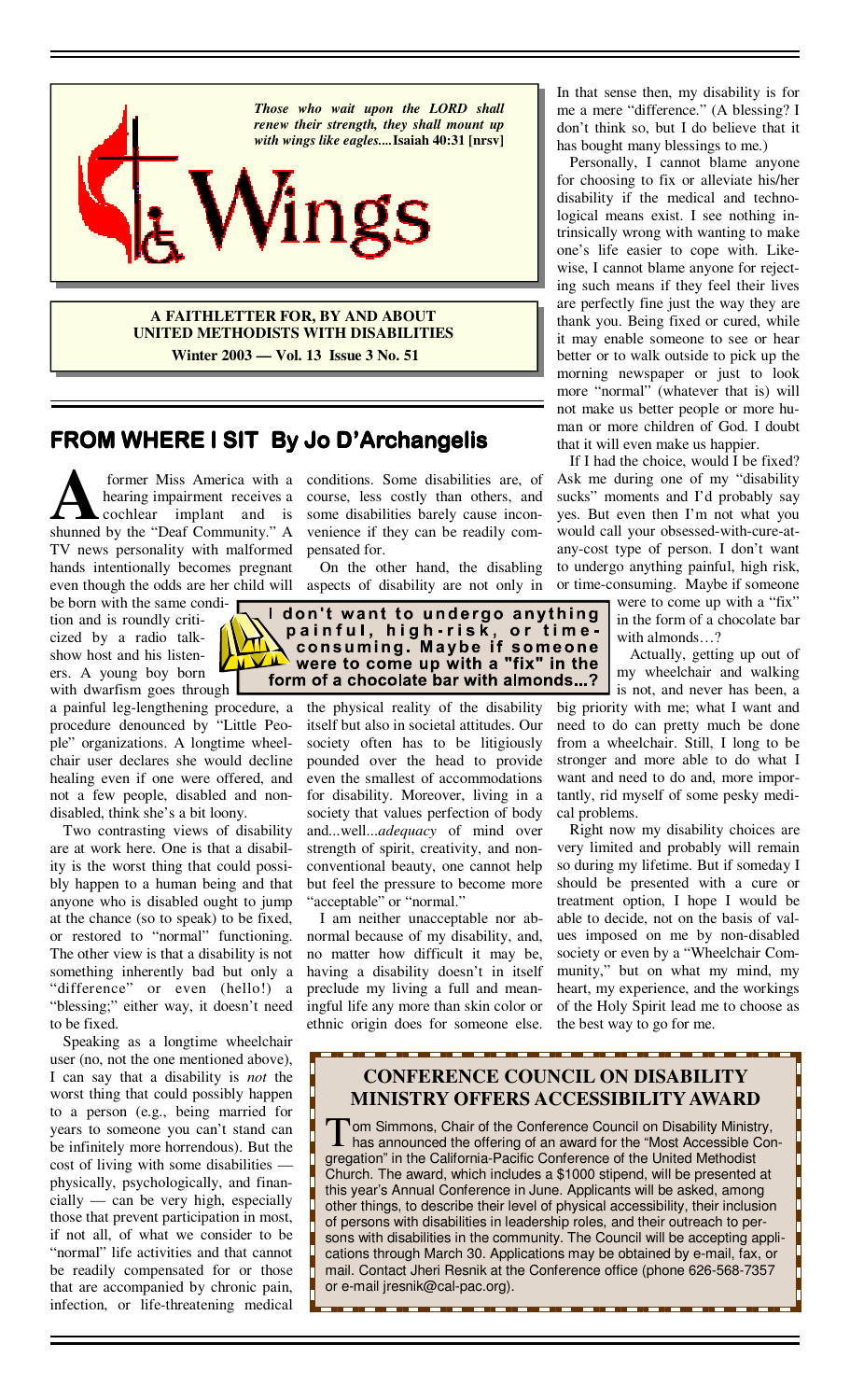### **In Remembrance**

# **BOB HORN: WRINGING AS MUCH LIVING OUT OF LIFE AS HE COULD**

widely-respected Professor of<br>
Political Science at California<br>
State University at North-<br>
ridge, Robert C. (Bob) Horn III was Political Science at California State University at Northfirst diagnosed with Amyotrophic Lat-

eral Sclerosis (ALS), or Lou Gehrig's Disease, in 1988. Eventually he lost the capacity to walk, talk, swallow, and breathe on his own.

 During that same time he also continued to be a loving husband to his wife Judy and attentive father to their three children; traveled in a specially equipped van; coached a fantasy baseball team, Da Slugs; wrote articles for his church newsletter; communicated using a computer with his right foot; and published two books, *How Will They Know If I'm Dead? Transcending Disability And Terminal Illness* (1997) and *Whose Right? Who's Right? Seeking Answers And Dignity In The Debate Over The Right To Die* (2001).

 I only knew Bob through his books, some newspaper articles about him, and a bit of correspondence mediated through his longtime associate, Gretchen Keeler. He was one of the

*I comes down to that old conun-* drum: do I see the glass as half-<br> *full or half-empty?...I am still a vi-* prant, healthy, and independent *person. I can think, reason and ana- lyze, remember, read, write, learn and communicate. I can love, if the lappiness and sadness, be learn and communicate. I can love,* 

*enthusiastic, get angry, have highs and lows, feel joy. I can believe, hope and have faith...I am convinced that what I have left is more valuable than what I*  have lost...All in all, I would say that the glass has lost some of its water but it *is still half-full."* 

 $0_{\mathcal{O}}$ 

**— Robert C. Horn III,** *How Will They Know If I'm Dead? Transcending Disability And Terminal Illness* **—** 



widely-respected Professor of most gracious, positive, funny, and yes — inspirational people I have "never" met. Bob was determined to wring as much living out of life as he possibly could, and that commitment

> to living was vividly communicated in his words.

 This past October,  $\delta_{\mathfrak{h}}$ after struggling with a rare form of pneumonia for six weeks

Ô. at home, Bob was put into the hospital. There he declined further medical treatment thus relieving his family of the anguish of having to make any life and death decisions later on. Keeler reports that "in a last burst of energy" he slowly spelled out with eye movements the words, "I am a lucky man to have such support of family and friends." He then added, "Don't get mushy!"

 On October 29, 2002, Robert C. Horn III died as he had lived — with dignity and compassion and surrounded by family and friends.

 (Hope this wasn't too mushy for you, Bob.)

**J. D.**

#### als with disabilities as full members of the family of God. We also affirm their rightful place in both the Church and

**Did You Know It Says** 

**Right Here In The Book Of Discipline…?** 

**RIGHTS OF PERSONS WITH DISABILITIES** We recognize and affirm the full humanity and personhood of all individu-

society. We affirm the responsibility of the Church and society to be in ministry with children, youth, and adults with mental, physical, developmental, and/ or psychological disabilities with particular needs in the areas of mobility, communication, intellectual comprehension, or personal relationships that might make more challenging their participation or that of their families in the life of the Church and the community. We urge the Church and society to recognize and receive the gifts of persons with disabilities to enable them to be full participants in the community of faith. We call the Church and society to be sensitive to, and advocate for, programs of rehabilitation, services, employment, education, appropriate housing, and transportation. We call on the Church and society to protect the civil rights of persons with disabilities.

> *The Book of Discipline of the United Methodist Church (2000)***, §162.G**

#### **HOPEKEEPERS**

 A HopeKeepers support/Bible study group for persons living with chronic illness and/or pain is now meeting the third Saturday of every month at the First United Methodist Church, 772 So. Johnson Ave., El Cajon, Calif. 92020. Co-leaders are Joyce Brownlee (619- 660-1486, Genwidow@cox.net) and Joann Orendurff (619-449-2082, joannorendurff@sbcglobal.net).

 HopeKeepers is a program/ministry developed by Rest Ministries, Inc. Anyone interested in starting a HopeKeepers group may access www.restministries.org/pro-hopekeepers.htm (email rest@restministries.org) for information, set-up support, and resource materials.

#### **CONFERENCE AT CST**

 The Moore Multicultural Center at the Claremont School of Theology (Claremont, Calif.) is sponsoring a Disability Conference under the leadership of faculty, staff, and students personally and professionally connected with the topic to be held February 24, 25, and 26, 2003, 4:00-6:00 p.m., on the CST campus. Several focus groups will explore ministry issues as they relate to persons with various types of disabilities. Although primarily directed at the CST community, the Conference is open to everyone interested in disability ministry. Contact Dr. Kathy Black at kblack@cst.edu or 909-447-2527 for more information.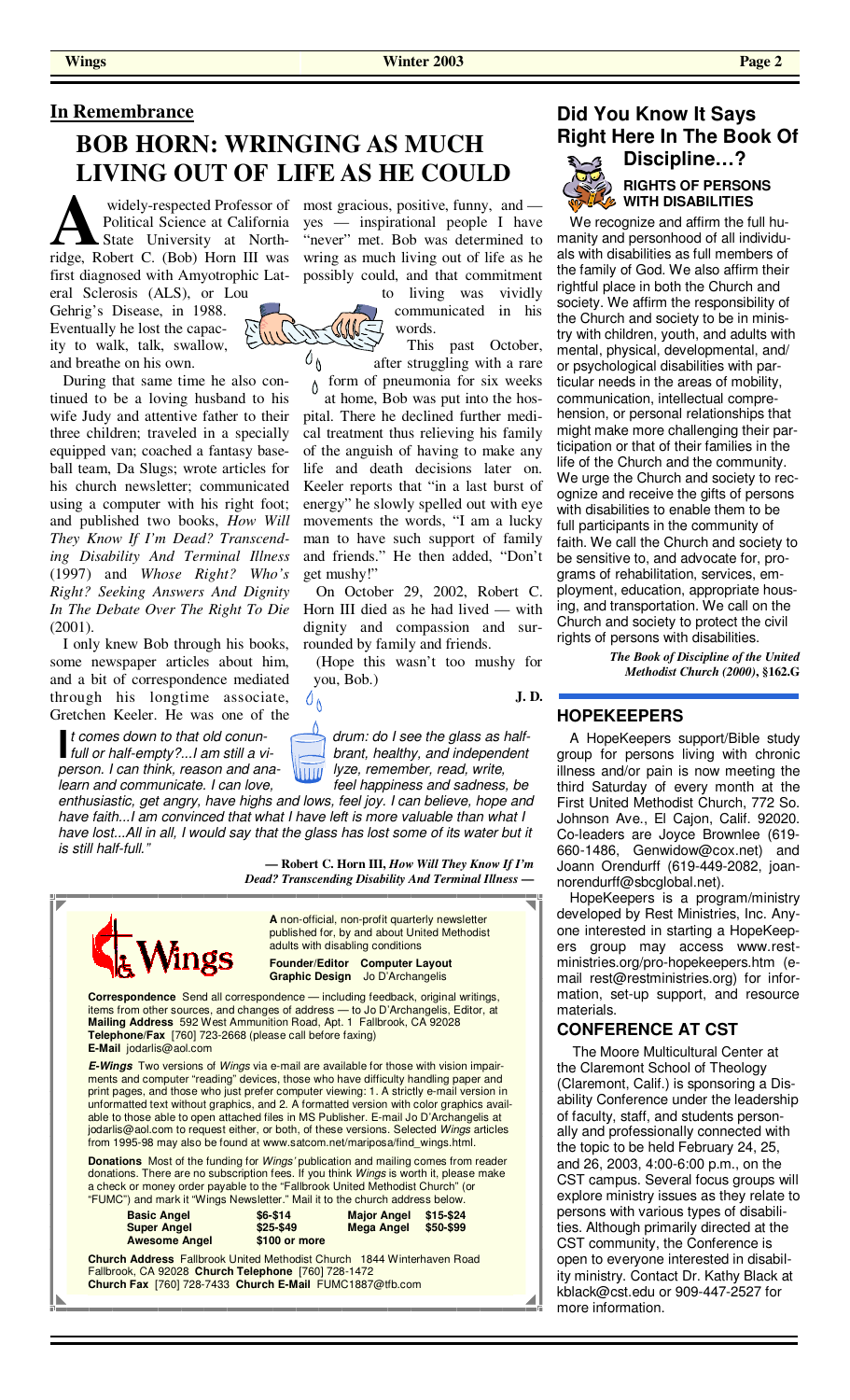

*Editor's Note: One Sunday morning last October Lynna Nicholas gave a talk at the Memorial United Methodist Church in Oak Ridge, Tennessee. That same day she e-mailed the disability group, Mariposa OnLine, describing her experience after giving the talk. Nicholas has given us permission to reprint both the talk and the e-mail.*

### **THE TALK**

**F** our years ago I came to this church for the first time. Outchurch for the first time. Outwardly I looked pretty good; I knew how to smile and look nice. Inwardly I was falling apart.

I have <sup>a</sup> neuromuscular disease that was diagnosed when I was 12, and I have spent most of my life running and hiding from it. When I came to church, my disease had progressed to the point where I couldn't hide it anymore. I recognized that I needed something because I wasn't holding it together anymore. That something was God.

It just blew me away that even though I had run from God for 20 years and had sinned badly, so badly that I thought I could never be in his presence again, he said to me, "No, my love is bigger than the bad things you have done." God welcomed me home. I can't tell you what that has done in my life.

At the same time that I had this awesome experience of being unconditionally loved, I started experiencing pain and anger. I didn't know where these negative feelings were coming from. I now recognize that they were par<sup>t</sup> of <sup>a</sup> healing process. I have this image of God sitting in <sup>a</sup> bulldozer plowing through the walls that I had built around myself. Then he steps off the bulldozer onto an excavator and starts digging into my memories and pain, all the places that I didn't want anybody to know about, including myself.

As I struggled with God over my disability, I realized that the deepest point of pain in my life was thinking that I was "damaged goods" and that my Creator had made something that was garbage.

Once I finally stopped struggling with God and raging at him (and believe me, he allowed me to rage), at that point where I said, "OK, I accept this and I am going to love you no matter what," God started showing me in awesome ways that I was *not* garbage. I can get up here before you today and tell you that our God is still in the miracle business. Even though my legs aren't healed, God has changed me from the inside. Even though my disability has progressed to the point where I need to use <sup>a</sup> wheelchair sometimes, I can say that I am fearfully and

wonderfully made.

 I have never felt so whole in all my life now that Jesus Christ is in it. I used to be a fearful, scared, angry person, but now Jesus is creating peace, joy, and hope within me. His graces just keep coming and coming. He has given me this opportunity to serve him by telling you what an awesome thing he has done.

 That's why we are here as the Church. When we talk about signing up for ministry and service, it is because our God is out there searching for people to show that they are not garbage, to show that they are precious beloved treasures...his children. God has chosen us to give voice to that way of seeing people and to go into the world to participate with him in redeeming it.

### **AFTER THE TALK**

**T** oday, I stood up in front of my church at two different services and talked in public for the first, and

second, time in twenty years. I used to get sick at my stomach in college speaking on subjects like ion chromatography or the effects of potential inhibitors of acetyl cholinesterase. (Don't worry if you don't have a clue about what I just wrote  $\frac{1}{\text{dom} \cdot \text{t}}$  either!)

 Today, however, talking about how I have felt all my life as a person with a disability and the way God is healing me from the inside out was sublime. I was scared, to be sure, but I have never felt like something was more right in all my life....

 A young woman came up to me afterwards and waited until all the other people had had their say. My words seemed to have touched a nerve with quite a few folks, but she stood out. She said to me, "You don't know me. I am just visiting your church, and I wanted you to know that I too am damaged and Jesus is healing me and beginning to use me too." I asked her how she was damaged, more than a little puzzled because she was so young, fresh-faced, and seemingly healthy. She told me that she had been the victim of sexual abuse. She then said that she had found healing in my words.

Today I didn't hate my disability.

Today I was used as a healer.

 Today I thanked God for the joy of being me.

Can't wait for tomorrow.